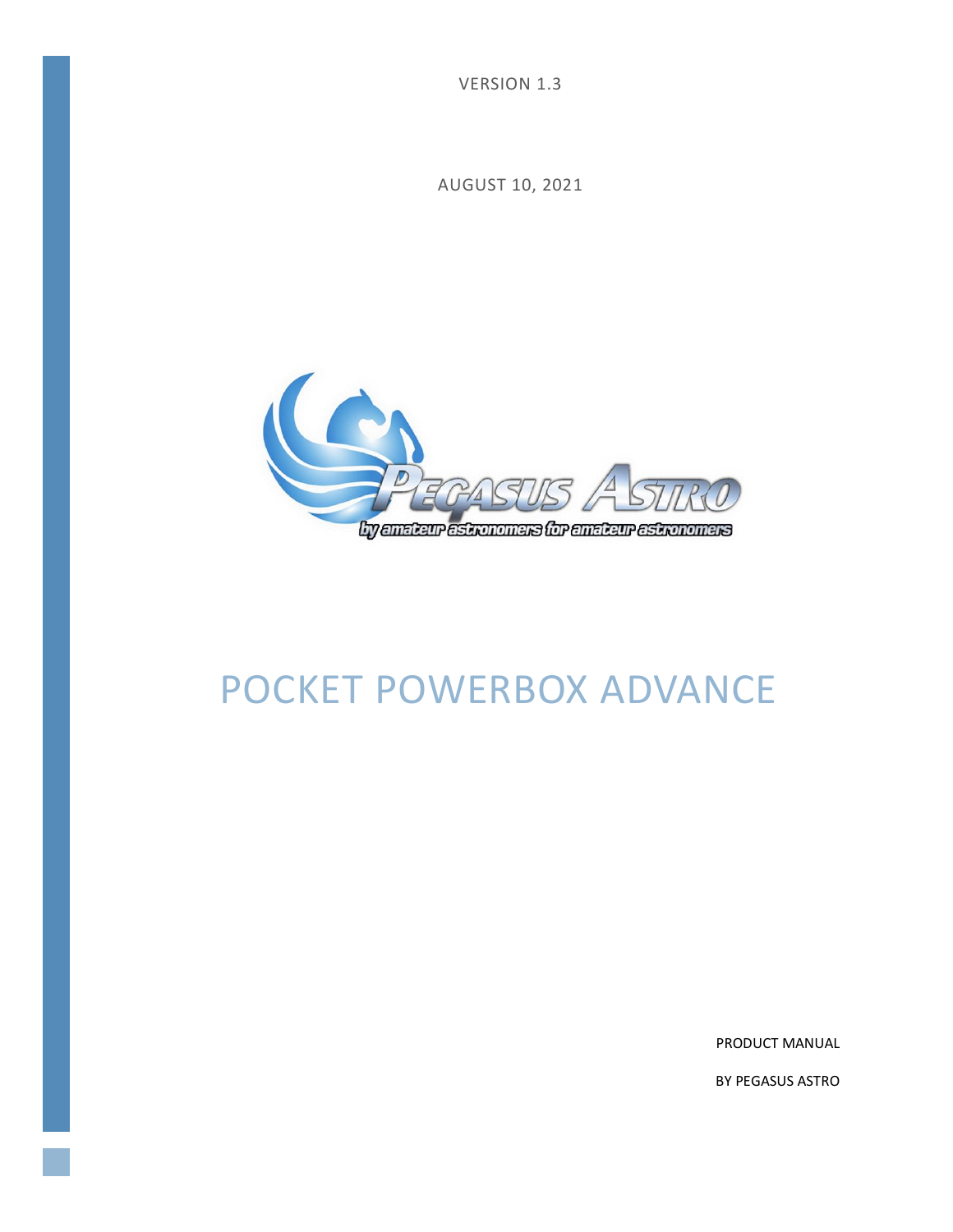### **INTRO**

Thank you for purchasing our Pegasus Astro – Pocket Powerbox Advance. **Pocket Powerbox Advance** (in short PPBADV) is suitable for the "grab and go" astronomer / photographer. Device can provide up to 12 Amps of electric current, has four 12V outputs, a quad port USB3 Hub, two dew heater channels, a variable voltage output and an external environmental sensor to constantly monitor relative humidity and ambient temperature. Controller can adjust the dew heaters consulting the sensor temperature / humidity values and calculating the dew point of the environment.

# **CONTROLLER CARE**

- Controller is protected from moisture but it is not waterproof and it should be kept clean and dry.
- Excessive moisture for long periods of time can damage electronics and connectors.
- Do not allow solvents or chemicals to come into contact with the device.
- Store controller indoor in a dry room when not in use for long time.
- Do not touch the internal components as they may get hot when in use.

#### **DESIGN OVERVIEW**

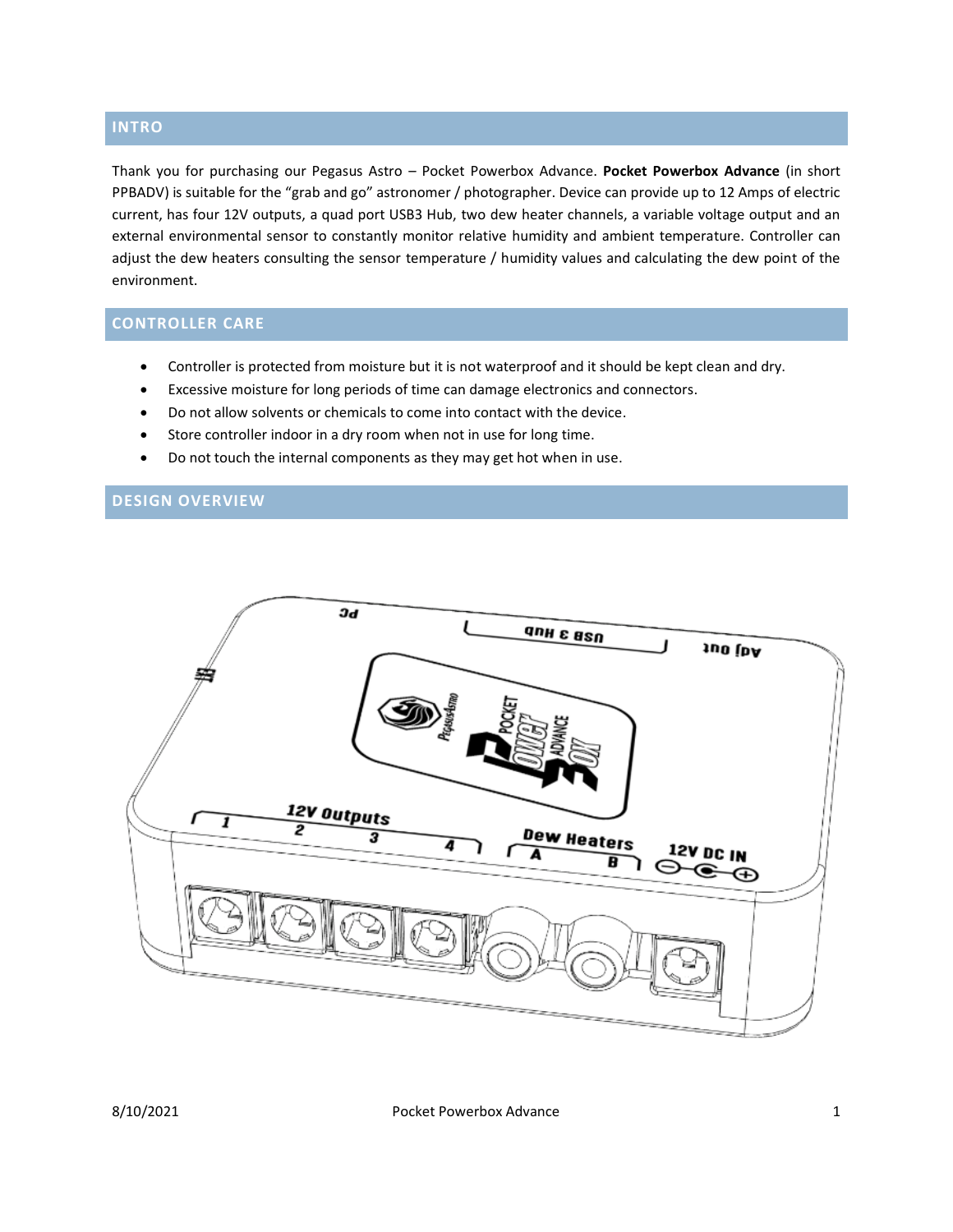







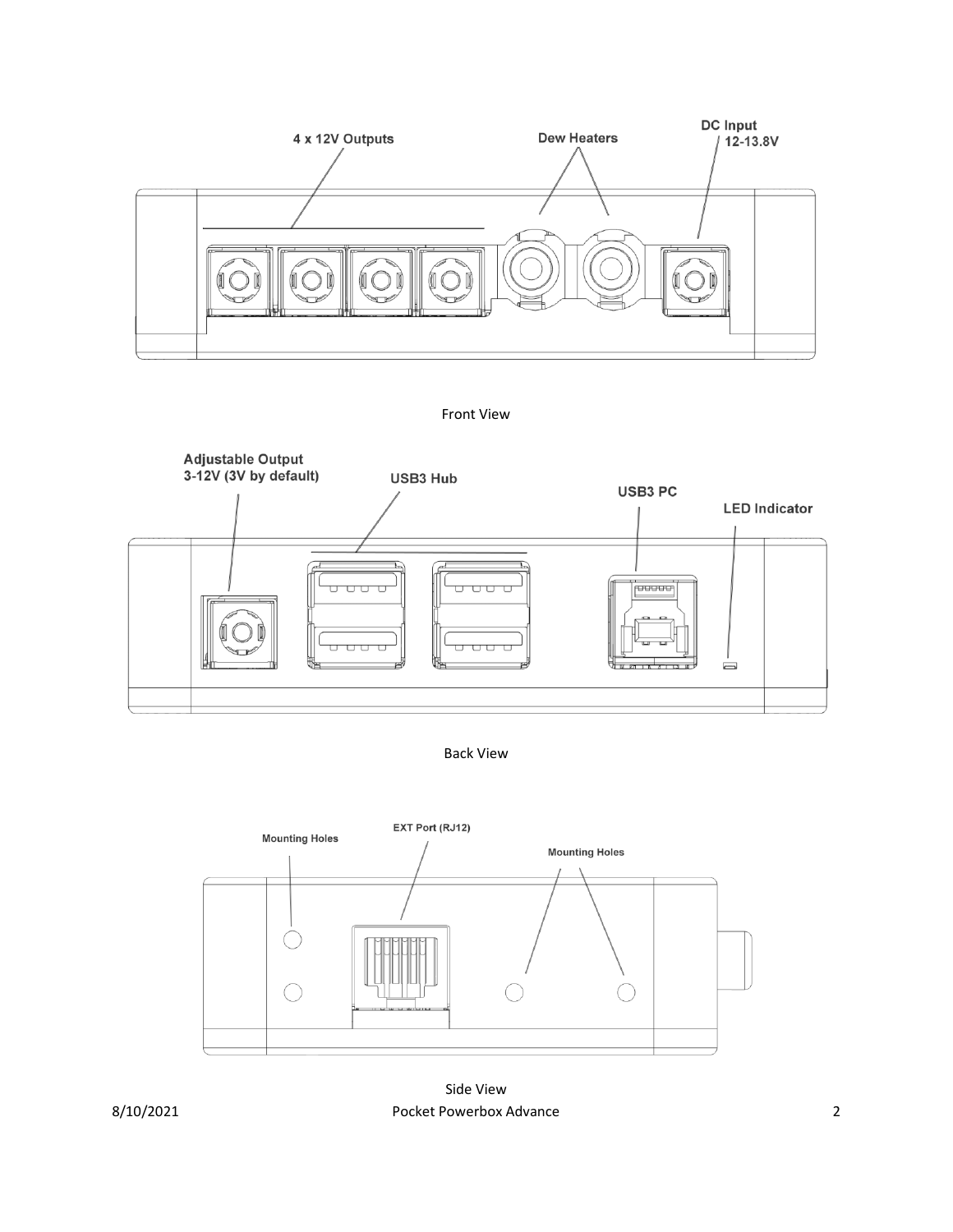

# **OPERATING INSTRUCTIONS**

- 1. Plug the external environmental sensor into EXT port.
- 2. Plug the USB3 cable to the device and to your computer.
- 3. Plug the power supply (battery or power pack) into the "12V DC IN" socket. We strongly advise to use our certified power supply that can provide DC 12V and 10 Amps.
- 4. Device will boot after three seconds and the LED will turn solid blue or red (depends on the product revision). This means that firmware was loaded successfully and the controller is now fully operational.
- 5. Default settings provide DC pass through voltage to all four outputs. Dew Heater outputs are configured to auto-dew by default.
- 6. Download USB drivers, standalone software or ASCOM drivers from [pegasusastro.com/support](http://pegasusastro.com/support) in order to connect to the device.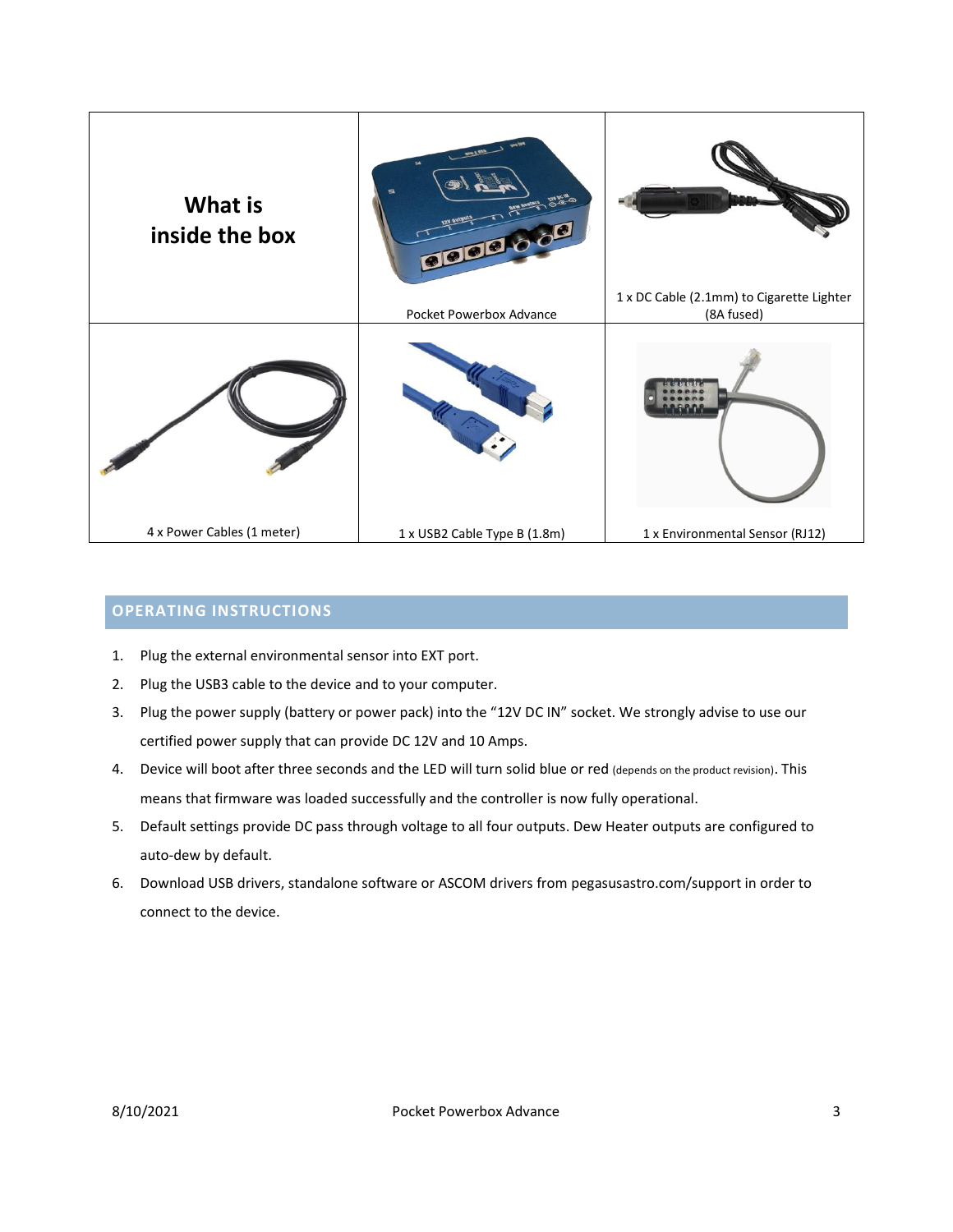**POWER INPUT**

Controller can accept voltage ranges from DC 11V – 14.5V \*.

#### **>> We strongly recommend you use our certified "Pegasus Astro 12V power supply" <<**

A 13.8V lead (or calcium/lead) battery is also recommended. Please use a power supply that can provide at least 6 Amps of current. For your observatory needs you might need up to 10 Amps of current.

> Under no circumstance exceed DC 15.0V input as you will cause a severe damage to the electronic board

Unit has been designed with reverse polarity protection. If you accidentally reverse the power source polarity, the unit will cut the power. The controller is fitted with a 2.1mm DC power connection which powers on the unit.

Insert the 2.1mm plug on the DC power cable. Controller will initialize and the status LED will turn solid blue or red \*\* after 4 seconds. *(The 4 seconds wait time duration is on purpose for a new firmware upload process)*

\* Above 14.5V the Pocket Powerbox will shut down all 12V output ports to save your precious equipment from overvoltage.

\* Below 10V the Pocket Powerbox will shut down all outputs to prevent any voltage under-run issue (firmware v2.3 and above)

\*\* Early PPB Advance Generation 1 had a blue LED, Latest PPB Advance Generation have a red LED to comply with night vision color.

#### **DATA CONNECTIVITY**

A USB3 Type B port at the side of the unit accepts the USB cable for PC connection. A 1.8m USB3 type B cable is supplied in the package.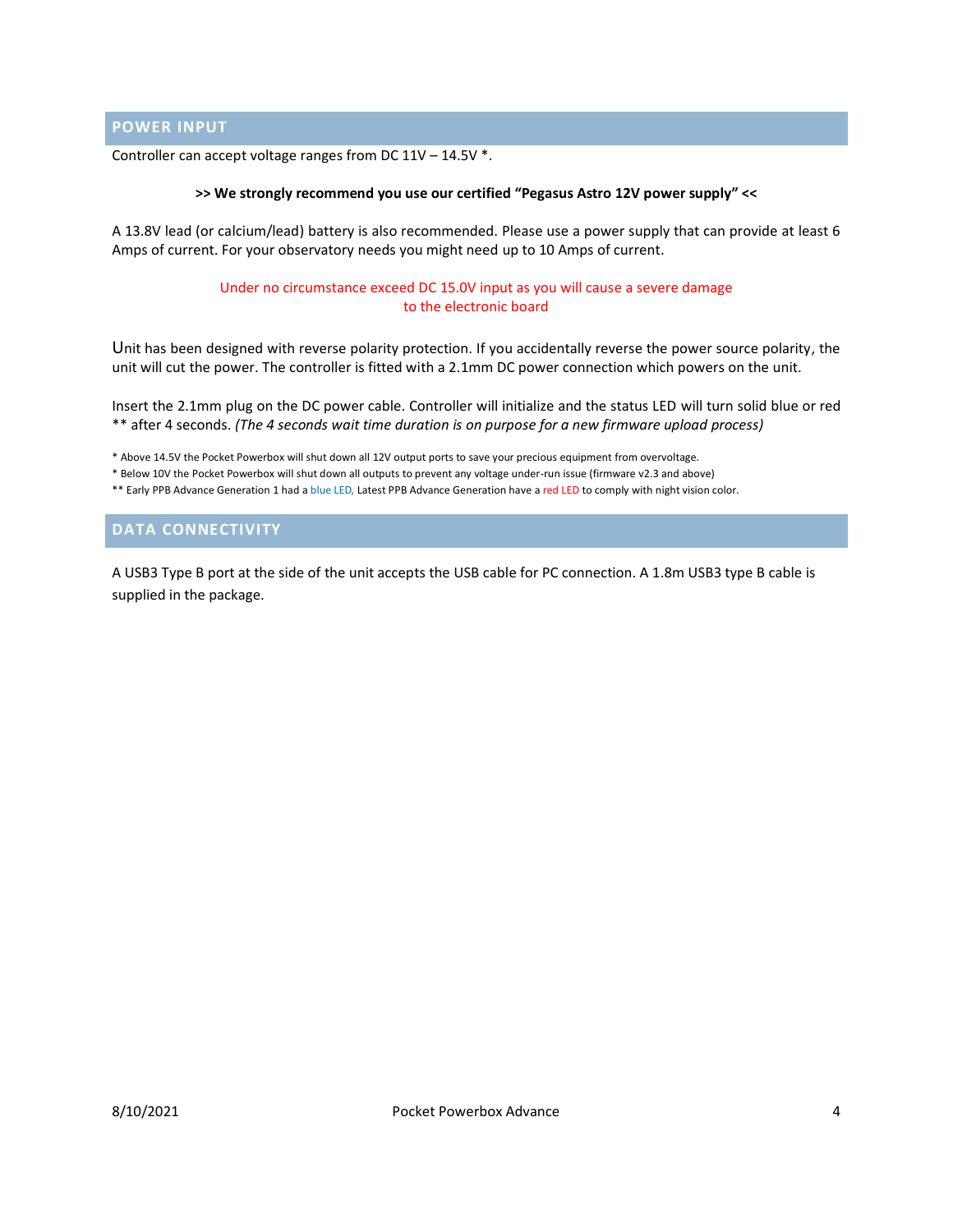# **USB3 HUB ON PPB ADVANCE GEN 1**

A powered USB3 Hub at the back of the device provides 4 x USB3 SuperSpeed Ports.

Hub supports Hi-Speed (HS), Full Speed (FS) and Low Speed (LS). The new SuperSpeed hubs operate in parallel with the USB 2.0 controller, so 5 Gbps SuperSpeed data transfers are not affected by slower USB 2.0 traffic.

For PPB ADV Gen1 only: Please note that only 3 out of 4 USB Ports are compatible to USB2 devices (as shown below).



A large number of USB3 Cameras from QHY and ZWO require USB2 enumeration before switching to USB3. **These cameras are not going to work into USB Port1.** Please ask your camera manufacturer if your camera works into a USB3 (only) native port.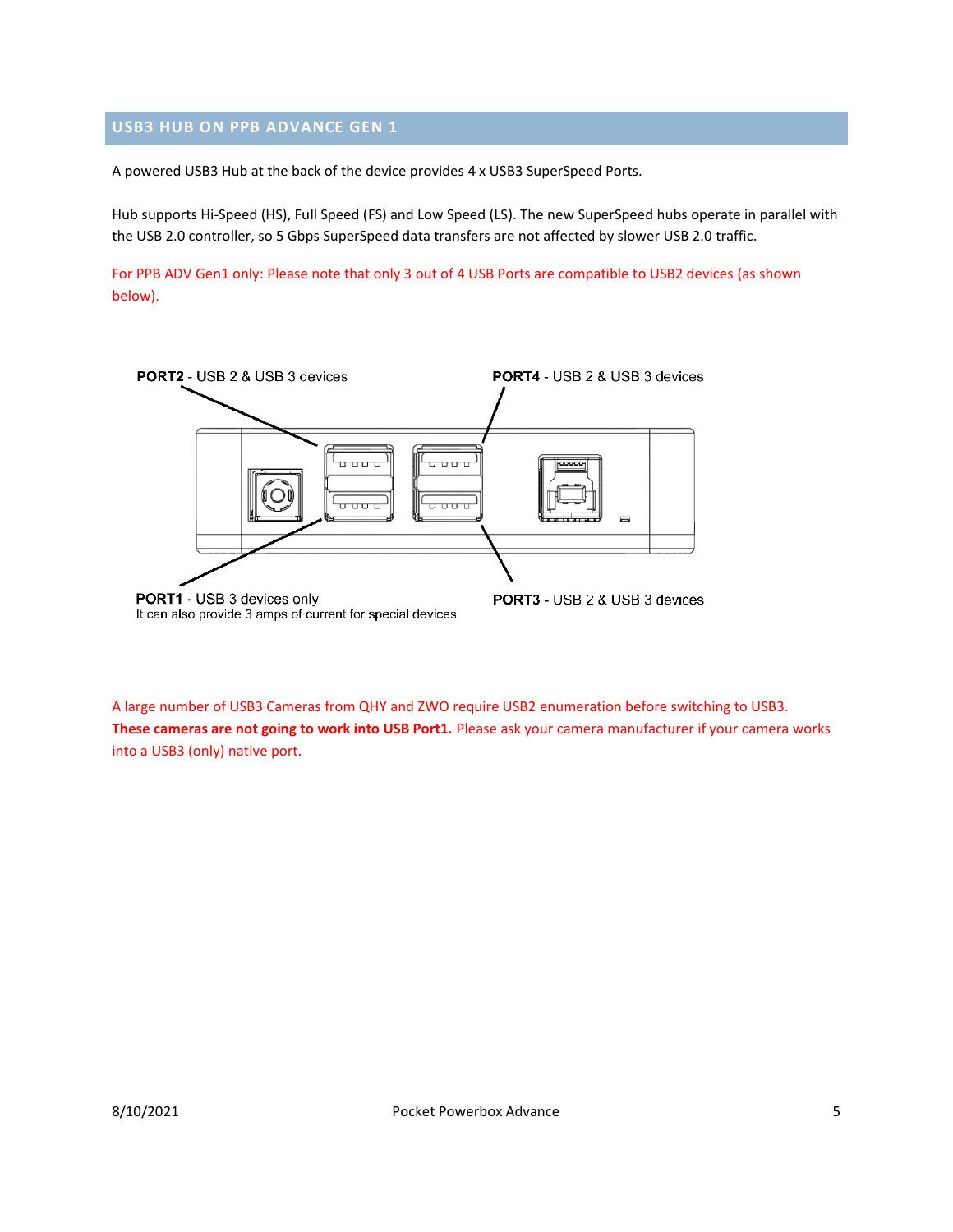#### **USB3 HUB ON PPB ADVANCE GEN 2**

A powered USB3 Hub at the back of the device provides 2 x USB3 SuperSpeed Ports (backwards compatible with USB2 devices) and 2 x USB2 High Speed Ports.

\* USB3 ports are blue colored, USB2 ports are white colored

The USB Hub supports Hi-Speed (HS), Full Speed (FS) and Low Speed (LS). The new SuperSpeed hub operate in parallel with the USB 2.0 controller, so 5 Gbps SuperSpeed data transfers are not affected by slower USB 2.0 traffic.



USB Port 1 or USB Port2 can deliver up to 5Volts / 3Amps of current. RPI3/4 can directly receive power from these two USB ports.

#### **12V POWER OUTPUTS**

Pocket Powerbox Advance device has:

Four (4) 12V DC unregulated outputs. All outputs are driven by a single Smart Mosfet, capable to deliver up to 10 Amps of current (in total). This mosfet incorporates a broad range of smart features like diagnose and protection. The 12V Channel can be switched ON/OFF via software.

Each 12V power output has the following specification:

| Voltage type             | <b>Output Port</b>                    |
|--------------------------|---------------------------------------|
| 12V-13.8V DC unregulated | 2.1mm DC Power Jack / Center Positive |

# **DEW HEATER OUTPUTS**

Device has two (2) channel dew heater outputs. Like power outputs, each dew heater output includes a Smart Mosfet type, capable to deliver up to 5 Amps of power per channel.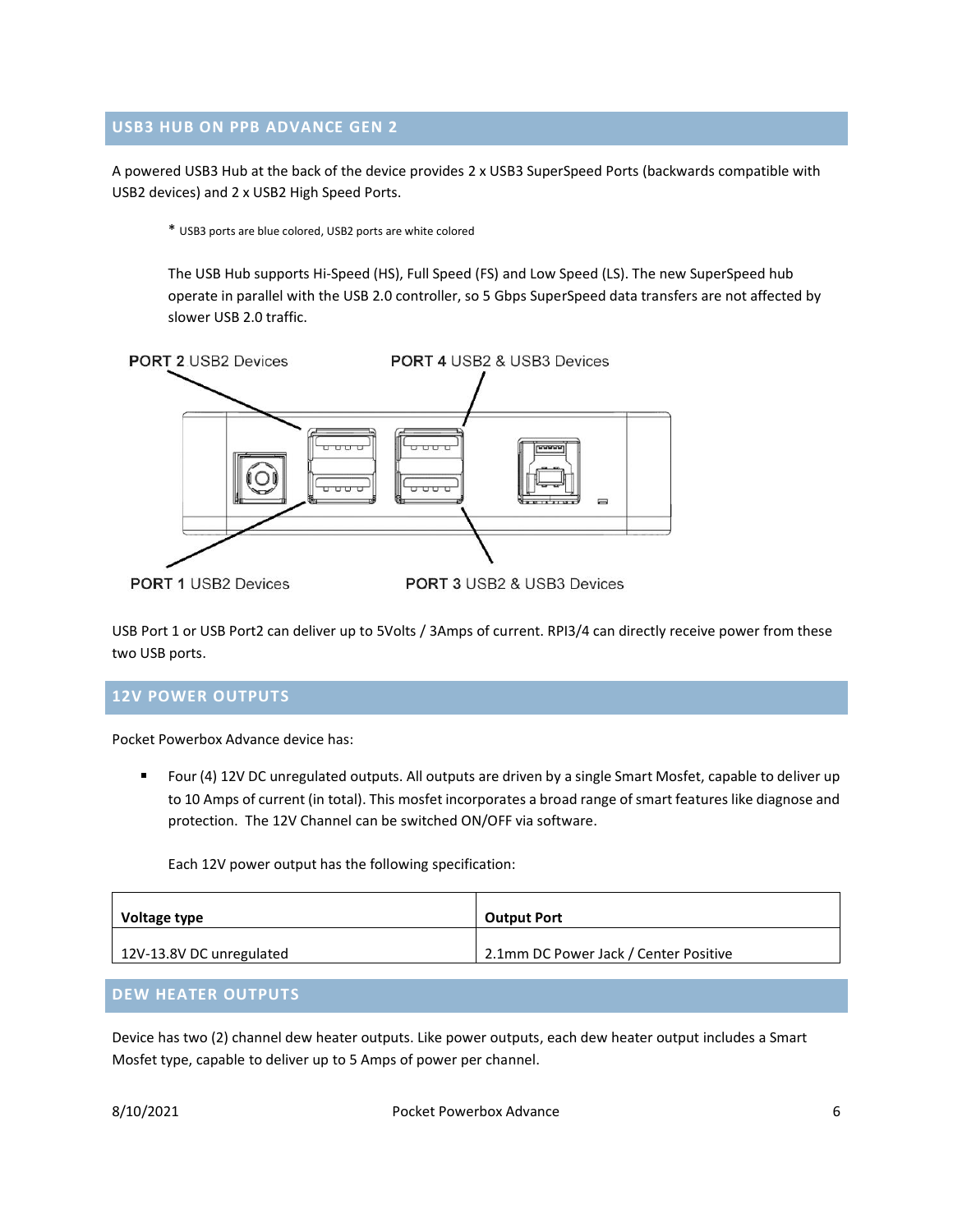**Auto-Dew**: A smart function exists in the controller's firmware: The controller consults the environmental readings of the dew point and automatically adjust power of the Dew Heaters. This functionality can be switched on / off from the software and **the setting is stored in controller's memory.**

**Note 1:** Auto Dew functionality is turned on by default

**Note 2:** Dew heater outputs are also suitable to light a flat panel or turn your telescope's fans.

| Voltage type                    | <b>Output Port</b>            |
|---------------------------------|-------------------------------|
| 12-13.8V DC, PWM - Duty Cycle % | RCA Female Jack / 5 Amps Each |

#### **BUILT IN POWER SENSORS**

- $\circ$  Main output channel (4 x 12V) incorporates a current meter. A Smart Mosfet is capable to diagnose the power consumption of these 4 ports and provide protection against overload, over temperature and short circuit.
- o Each Dew Channel incorporates a current meter ports and provide protection against overload, over temperature and short circuit.
- o A DC voltmeter exists after controller's power input. (Measures 5 15 Volts).
- $\circ$  A current meter exists after controller's power input. (Measures  $0 20$  Amps).

# **ADJUSTSTABLE OUTPUT**

A 2.1mm output provide 3-12V and 3A of current (max). This **regulated** output is configured to 3V by default. You can adjust the voltage of this output via the supplied software to **3, 5, 8, 9** or **12** Volt levels. Setting is stored in controller's memory and is automatically retrieved during boot.

You can use a wide range of our Battery Couplers (NIKON / Canon / Fuji / Sony) to provide constant power to your DSLR / Mirrorless camera. If you use this output for battery couplers you **must set it to 8 Volts.**

| Voltage type       | Port                                  |
|--------------------|---------------------------------------|
| 3-12V DC regulated | 2.1mm DC Power Jack / Center Positive |

Adjustable Output can turn ON/OFF via software

IMPORTANT NOTE: Adjustable Output should not accept the DC Input cable. Device will power on but this will cause a severe damage to device if accidentally operated under this configuration and the current draw is more than 3Amps. **Make sure that you will not plug DC input to the ADJ Output**

#### **ENVIRONMENTAL SENSOR**

The stock probe is an external temperature / humidity sensor which is attached to the controller. It comes with length of 50cm cable. Probe measures:

- 0 to 100% humidity readings with 2-5% accuracy
- -40 to 80°C temperature readings ±0.5°C accuracy

8/10/2021 Pocket Powerbox Advance 7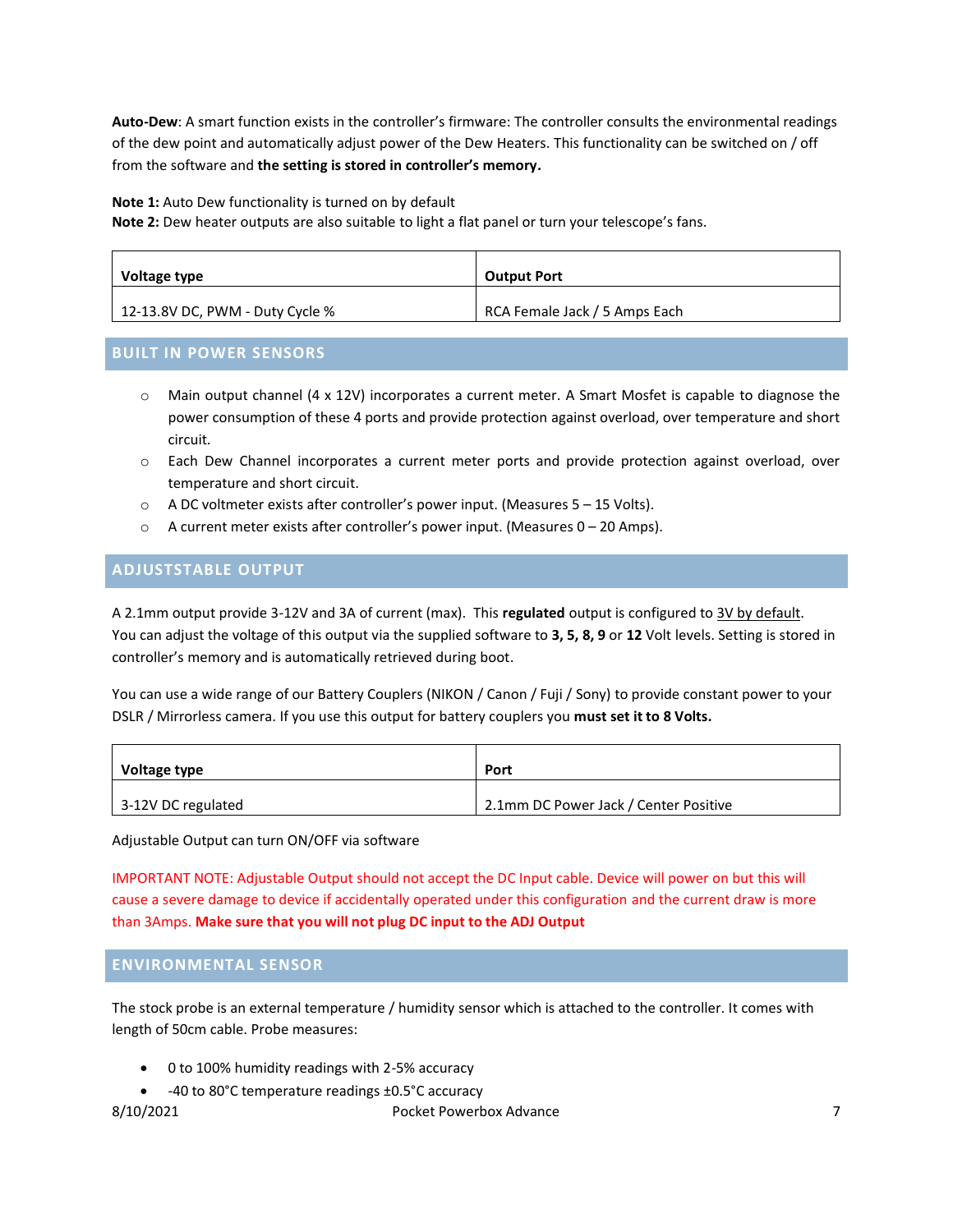The unit automatically detects the presence of the probe and polls for temperature readings every 15 seconds.

A RJ12 socket connects the temperature/humidity sensor with the Pocket Powerbox Advance controller.



# **RESET WATCHDOG**

A watchdog resets the device if for any reason there is no response from the controller after two (2) seconds. A neat feature in the unlikely event of a microcontroller freeze – when have a remote observatory and you need to be sure that everything works as expected.

# **STATUS LED**

A blue or red colored LED (depends on the product revision) is fitted on the right front side of the unit. The light pattern displayed by the led indicated the status of the device. The led can be turned on / off from the software at your demand.

| Permanently Light                    | Device is up and running                                                                                                                                                                                                                                    |
|--------------------------------------|-------------------------------------------------------------------------------------------------------------------------------------------------------------------------------------------------------------------------------------------------------------|
| Flashing Light (4 times every 4 sec) | Device entered to firmware upload                                                                                                                                                                                                                           |
| Flashing Light (once per second)     | A power issue exists :<br>In case of overvoltage $(>14.5V)$<br>$\bullet$<br>controller cuts off the output ports.<br>In case of undervoltage $(< 11.0V)$ the<br>$\bullet$<br>LED light blinks only.<br>Below 10.0V the device cuts off the<br>output ports. |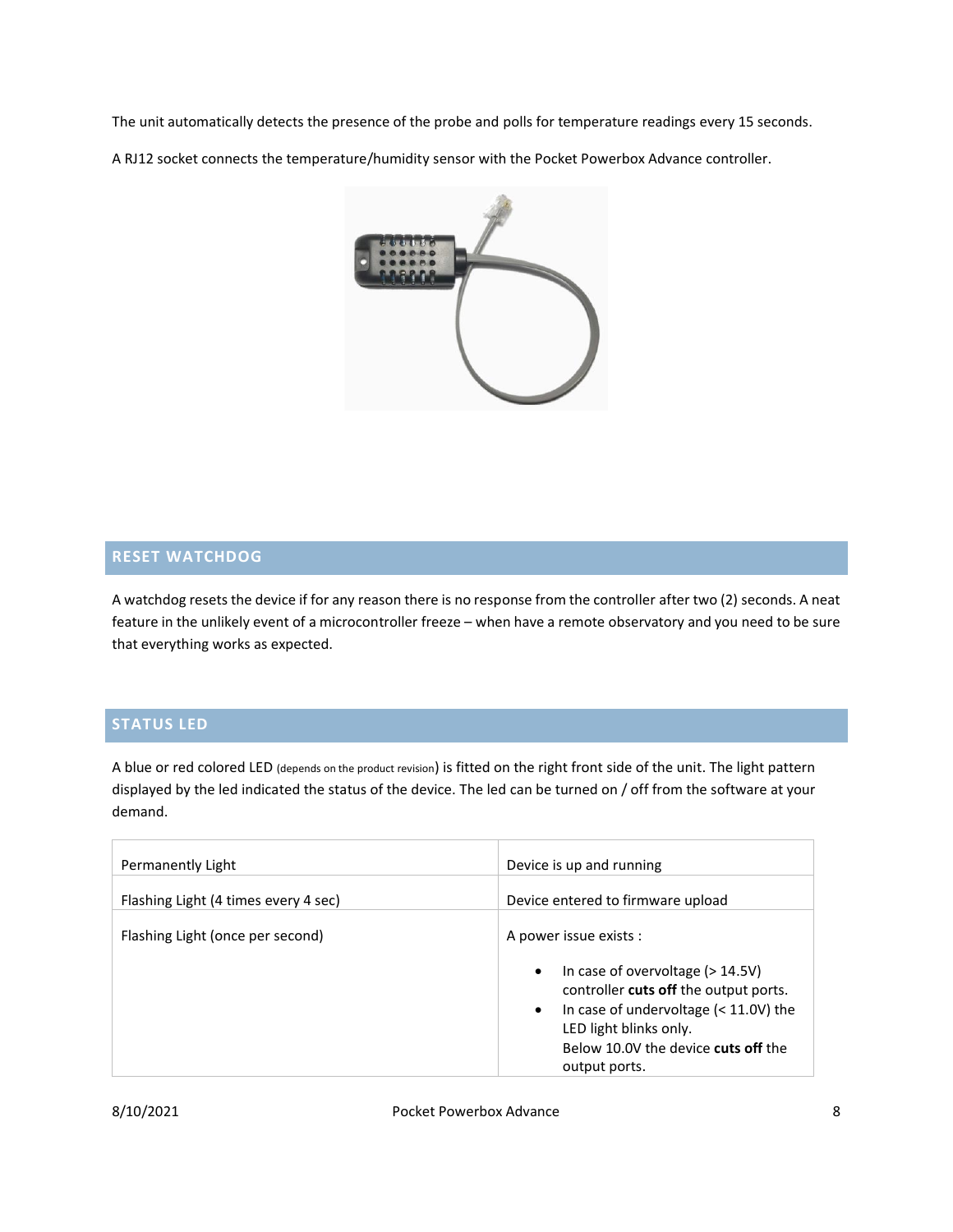|                 | Check diagnose message in software for more<br>information during this event. |
|-----------------|-------------------------------------------------------------------------------|
| Permanently Off | Controller not operational or LED switched off<br>from software               |

# **MOUNTING**

Device has 4 threaded holes (M3) on each side to allow mounting of bracket accessories.



# **RECOMMENDATION.**

- It is strongly recommended selecting and using good quality and short length USB cables.
- Do the same for power cables. Long and thin power cables will have an effect of voltage drops. This can cause issues to your camera (CCD or CMOS) image quality or mount tracking.
- Make sure you use a good quality DC input socket with a thick power cable (1.5mm each pole). Verify there are no gaps that can cause power disconnect
- Do not loop USB or power cables. This might cause issues in communication.
- Pay extra attention of you are using a "step up voltage converter" in the DC input. You need at least 6 Amps to power all of your devices. (We don't recommend step up converters – buy a good battery or a check our certified 12V/10A power supply).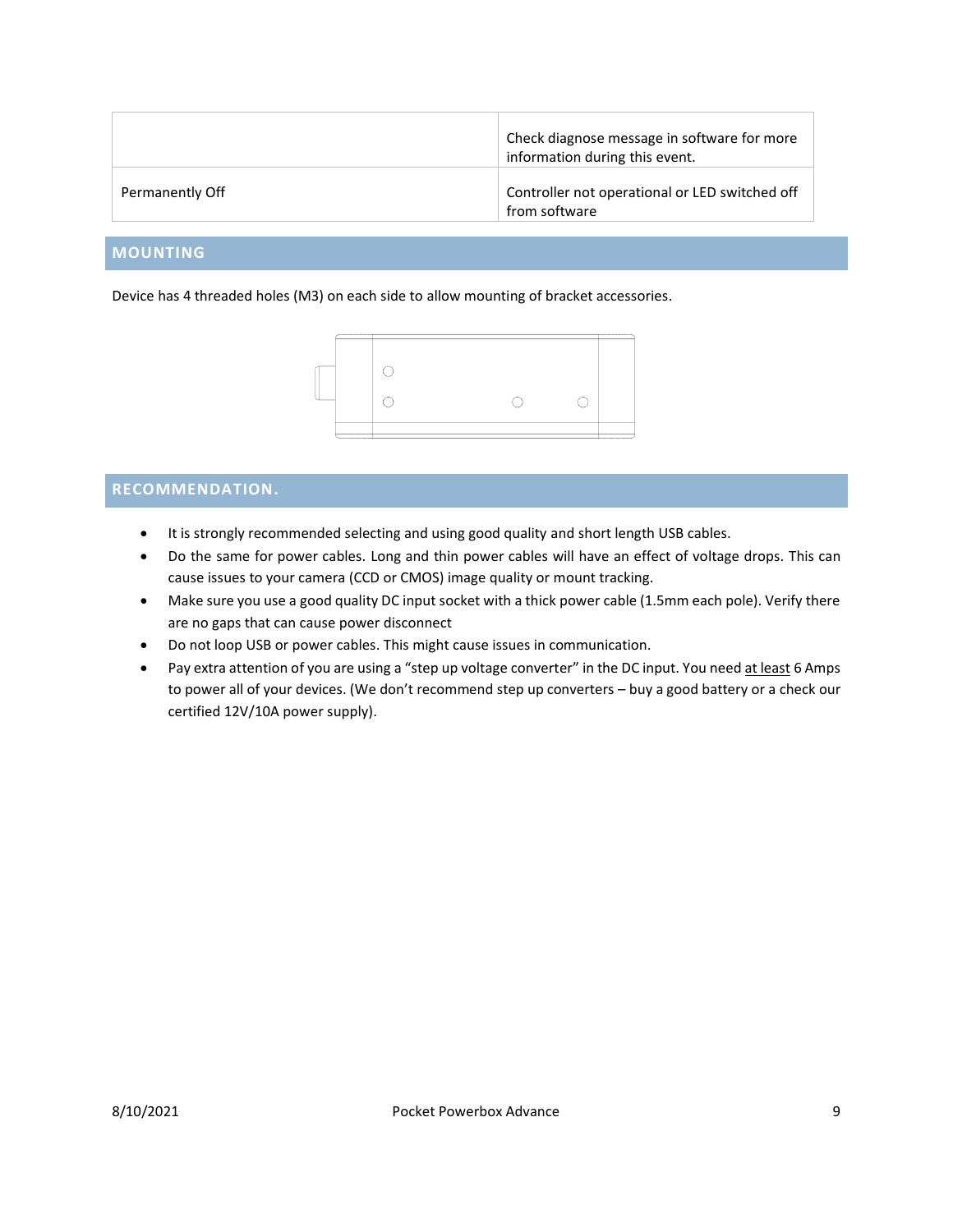| <b>DIMENSIONS</b>           |                     |
|-----------------------------|---------------------|
| Size (Width, Depth, Height) | 100mm x 73mm x 25mm |
| Weight                      | 300 grams           |

| <b>FREQUENTLY ASKED QUESTIONS</b>                                                                                   |                                                                                                                                                                                                                          |
|---------------------------------------------------------------------------------------------------------------------|--------------------------------------------------------------------------------------------------------------------------------------------------------------------------------------------------------------------------|
| Question                                                                                                            | Answer                                                                                                                                                                                                                   |
| What kind of power supply do I need?                                                                                | We strongly suggest to use our certified 12V/10A<br>power supply. Cheap units might lead to voltage drops<br>on high load and ripple effect. This will cause issues<br>and artifacts to your precious CCD / CMOS Camera. |
| What type of cable do I need to use for input?                                                                      | If you are going to make a custom input cable notice<br>that you need at least a AWG 17 cable. Make also sure<br>that you do not exceed 2meters (6feet) to reduce<br>voltage drops.                                      |
| I would like to use the Pocket Powerbox to my remote<br>observatory. What if the device freezes for some<br>reason? | We have good news for you. The device has a<br>hardware watchdog and resets itself if the<br>microcontroller is not responsive after 2 seconds                                                                           |
| My observatory is in a very cold place. Is there any<br>issue with the electronics of the device?                   | Electronic components were selected to support<br>temperature ranges from -40 to +80 °C.                                                                                                                                 |
| What if I accidentally reverse polarity?                                                                            | Pocket Powerbox has an input reverse polarity<br>protection. Device will not power on and of course will<br>not allow any voltage to flow to outputs.                                                                    |
| Can I upgrade the firmware?                                                                                         | Yes, device has been designed to support firmware<br>upgrade for future features or bug fixes. When it is<br>time the software will pop up a notification.                                                               |